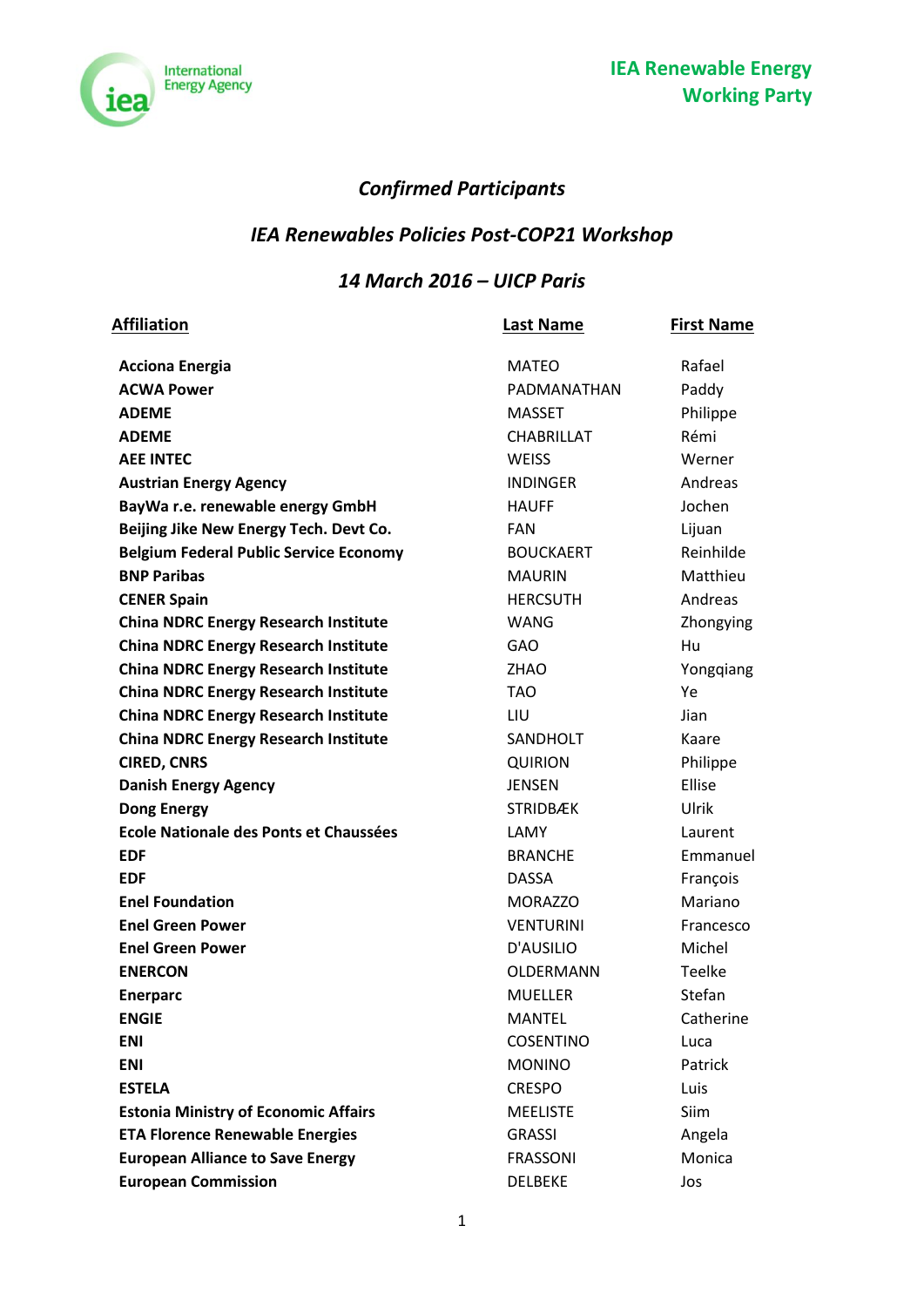

### **IEA Renewable Energy Working Party**

| <b>European Commission</b>                                | <b>DONNELLY</b>       | Marie       |
|-----------------------------------------------------------|-----------------------|-------------|
| <b>European Commission</b>                                | <b>HOLZLEITNER</b>    | Christian   |
| <b>European Commission, JRC</b>                           | JÄGER-WALDAU          | Arnulf      |
| <b>European Commission, JRC</b>                           | <b>OSSENBRINK</b>     | Heinz       |
| <b>European Investment Bank</b>                           | <b>CALTHROP</b>       | Edward      |
| <b>European Parliament</b>                                | <b>TURMES</b>         | Claude      |
| <b>European Parliament</b>                                | <b>ZEITOUN</b>        | Jérémie     |
| <b>EWEA</b>                                               | <b>DICKSON</b>        | Giles       |
| <b>Finland Permanent Delegation OECD</b>                  | <b>KORTENIEMI</b>     | Juho        |
| <b>First Solar</b>                                        | WESSELS               | Maja        |
| Flanders Dept. Env., Nature and Energy                    | <b>SCHAERLAEKENS</b>  | Jan         |
| <b>France Energie Eolienne</b>                            | <b>LIORET</b>         | Sonia       |
| France Ministry of Ecology, Sustainable Devt &            |                       |             |
| <b>Energy</b>                                             | <b>GRENON</b>         | Georgina    |
| <b>France Permanent Delegation OECD</b>                   | LEMASNE               | Dominique   |
| <b>GE Renewables</b>                                      | PERILLIAT             | Richard     |
| Géothermie Bouillante                                     | <b>DEMARCQ</b>        | François    |
| <b>German Aerospace Center</b>                            | <b>MILOW</b>          | Bernhard    |
| <b>German Federal Ministry for Economic Affairs &amp;</b> | <b>SCHÖPE</b>         | Martin      |
| <b>Energy</b>                                             |                       |             |
| <b>German Institute for Economic Research</b>             | <b>NEUHOFF</b>        | Karsten     |
| <b>Germany Project Management Jülich</b>                  | <b>MONSER</b>         | Volker      |
| <b>GSE</b>                                                | <b>PANCALDI</b>       | Estella     |
| <b>GWEC</b>                                               | SAWYER                | Steve       |
| <b>Hungary Ministry of National Devt</b>                  | <b>PAPP</b>           | Katalin     |
| <b>Hungary Permanent Delegation OECD</b>                  | <b>PÁLOS</b>          | Gabriella   |
| IEA Bioenergy Technology Collaboration Programme          | <b>KWANT</b>          | <b>Kees</b> |
| IEA Geothermal Technology Collaboration                   | <b>WISSING</b>        | Lothar      |
| Programme                                                 |                       |             |
| IEA Hydropower Technology Collaboration<br>Programme      | <b>JENSEN</b>         | Torodd      |
| <b>IEA PVPS Technology Collaboration Programme</b>        | <b>NOWAK</b>          | Stefan      |
| <b>IEA SHC Technology Collaboration Programme</b>         | <b>GUTHRIE</b>        | Ken         |
| <b>IEA SolarPACES Technology Collaboration</b>            |                       |             |
| Programme                                                 | <b>BLANCO</b>         | Manuel      |
| <b>IEA SolarPACES Technology Collaboration</b>            |                       |             |
| Programme                                                 | <b>RICHTER</b>        | Christoph   |
| <b>Imperial College London</b>                            | <b>GROSS</b>          | Robert      |
| <b>Indonesia MENR</b>                                     | <b>HUTAPEA</b>        | Maritje     |
| <b>Indonesia MENR</b>                                     | <b>KUSUMANINGTYAS</b> | Ratna Ayu   |
| <b>INSEAD</b>                                             | <b>AYRES</b>          | <b>Bob</b>  |
| <b>Institute of Energy Economics Japan</b>                | <b>NINOMIYA</b>       | Yasushi     |
| <b>International Finance Corporation</b>                  | MERLE-BERAL           | Elena       |
| <b>IRENA Secretariat</b>                                  | <b>WUESTER</b>        | Henning     |
| <b>Italy Ministry of Foreign Affairs</b>                  | <b>MIGNONE</b>        | Alicia      |
| <b>Japan METI</b>                                         | KAMITATARA            | Hideki      |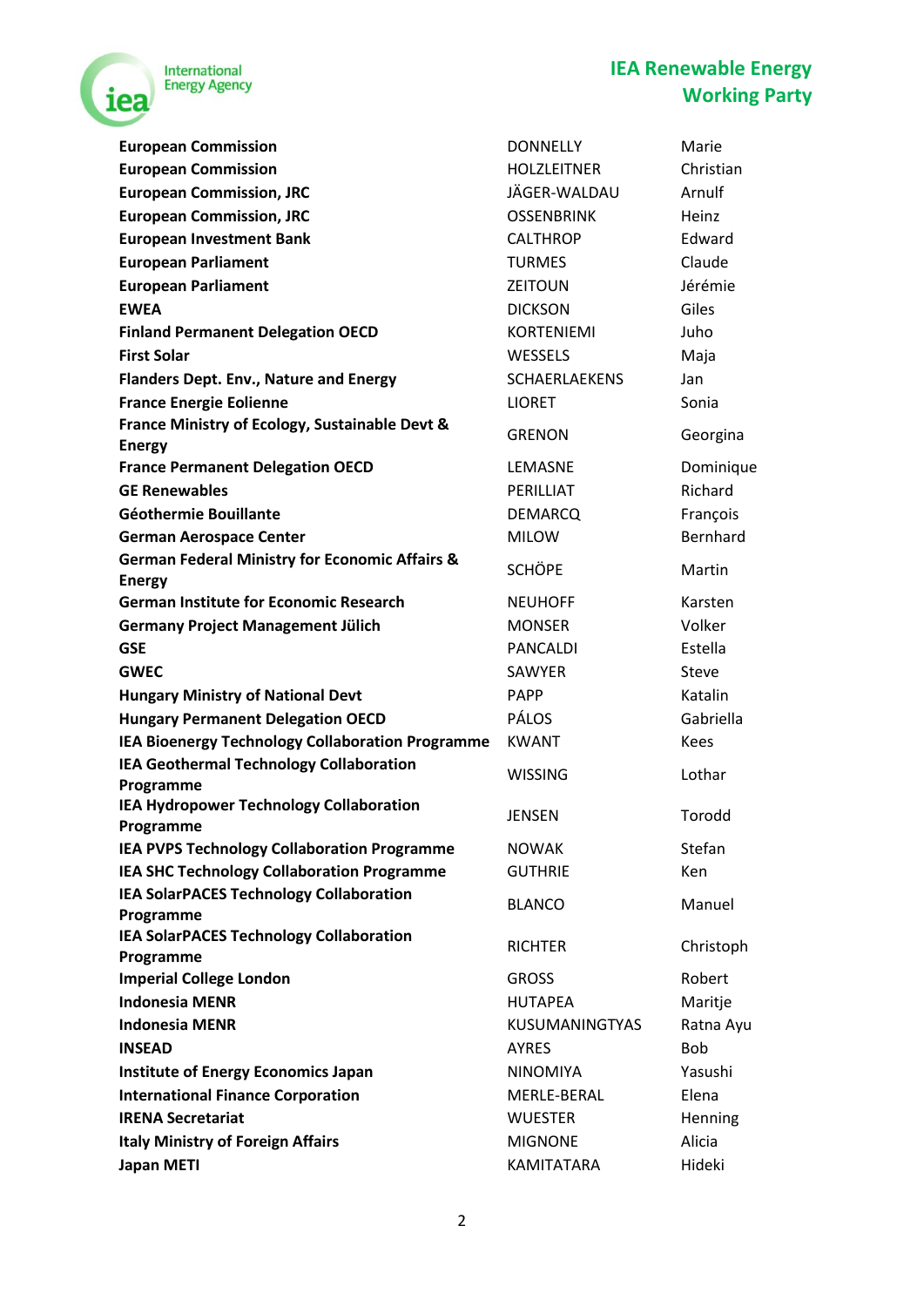

**IEA Renewable Energy Working Party**

**Japan NEDO** Shintaro **MATSUMOTO** Shintaro **Japan NEDO** BABA (KUNIYA) Eri **JEPIC European Office Canadian Contract Contract COKANO** Takashi **J-Power** TAKEMATA Kuniharu **J-Power** Suzuki Satoshi **Kansai Electric Power Co. Inc Co. Incrementation Co. Co. Incrementation Co. Inc** Vuka **Kansai Electric Power Co., Inc Server Atsuko Atsuko MIYAMOTO** Atsuko **Korea Energy Agency Contract Contract Contract Contract Contract Contract Contract Contract Contract Contract Contract Contract Contract Contract Contract Contract Contract Contract Contract Contract Contract Contract C Korea Permanent Delegation OECD PARK** PARK Sanghee **LCEC** Joseph **AL ASSAD** Joseph **Mexico Ministry of Foreign Affairs DONDISCH Mexico Permanent Delegation OECD** POBLANO José **Mexico Permanent Delegation OECD** GUZMÁN Blanca **Natural Resources Canada HANDLER** Cynthia **New Energy Solutions VASCONCELOS** Jorge **Nordex Turkey** BABACAN Habib **Nordic Energy Research Nordic Energy Research Hans Jørgen** KOCH Hans Jørgen **Norway Permanent Delegation OECD** HEGNA Håvard **NOW GmbH BUTSCH** Hanno **NREL** Ella **OECD** Geraldine **OECD BARON BARON Richard OECD** Andrew **PRAG** Andrew **OECD TANAKA** Kensuke **OECD Development Centre** XIA Jingjing **OME EL GHARRAS** Abdelghani **OME** Emanuela **COME COME COME COME COME Paris Saclay** HANAFI Ola **Poland Ministry of Energy Service State Control MAKOLA** Joanna **Portugal LNEG** António **REN - Rede Eléctrica Nacional, S.A.** PESTANA Rui **REN21** Hannah **REN21** Arthouros **REN21 ZERVOS** *Arthouros* **REN21** Christine **REN-State Grid Energy Research Centre** SHEN SHEN Hong **RES4MED** Roberto **RtE RTE** *RTE* **RTE** *RTE RTE RTE RTE RTE RTE RTE RTE* **RWE Innogy GASSNER** Holger **SAWEA** Johan **SAWEA** VAN DEN BERG Johan **Schneider Electric MOREAU** MOREAU Xavier **Schott Solar Community Community Community BENZ** Rikolaus **SCP JAL** Laurent **SE4ALL** KJAER Erik **SGCC** BI Yanqiu

GLOWINSKI Roberto